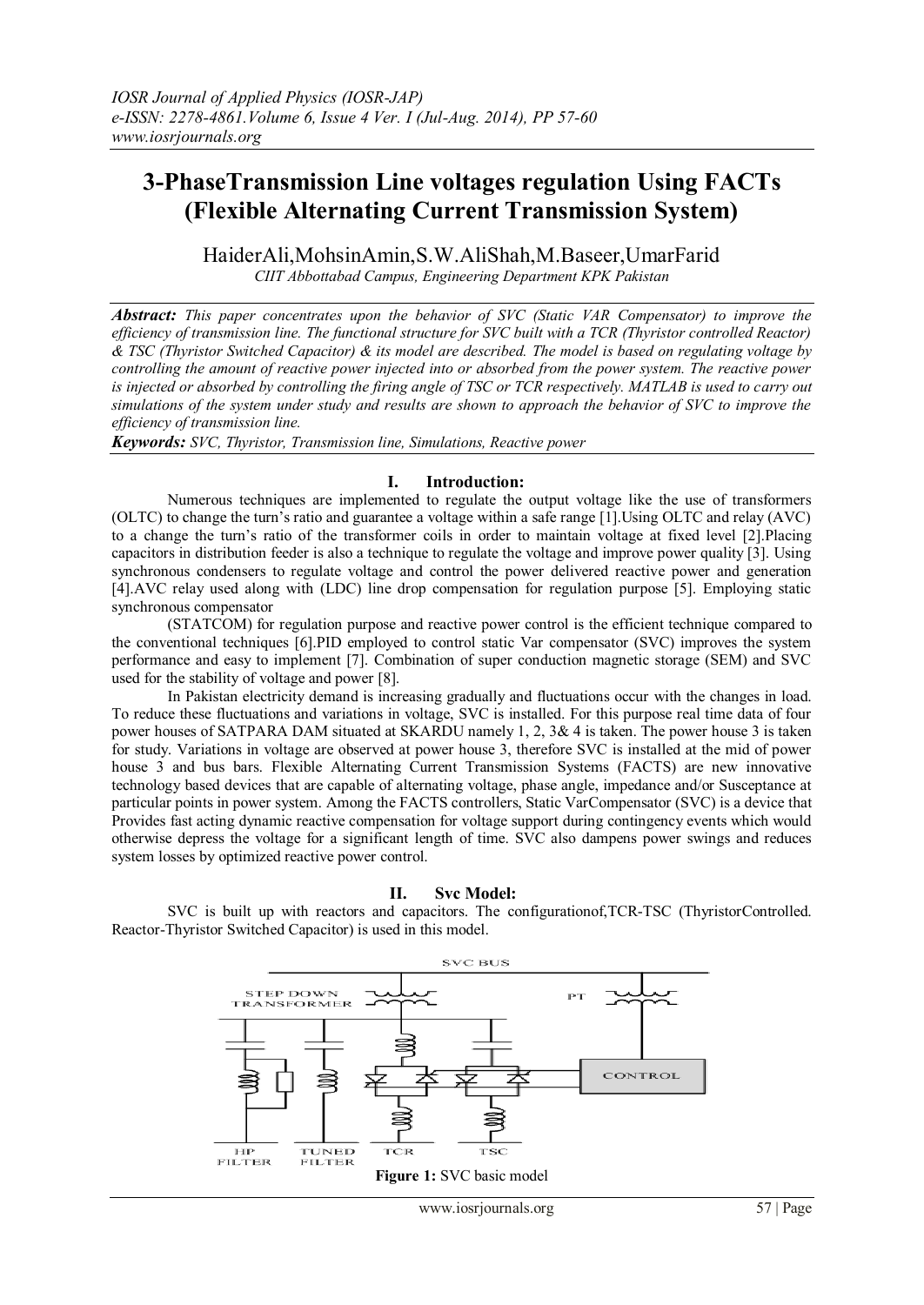SVC is connected with the transmission line through a step down transformer and is represented in figure 1. Step down transformer is used for the ratings of thyristor and absorbed or inject reactive power. Potential transformer (PT) is used for sensing purpose. If the voltage exceeds from the reference value then TCR is activated and when voltage reduces from the reference then TSC is activated. Voltage is controlled through susceptance (Bsvc). The susceptance is determined by the firing angle  $(\alpha)$  of the thyristors. Where B=2(pi-α)+sin2αpi\*/ xL [α=90<sup>°</sup>to 180<sup>°</sup>](1)

Here pi=180.

The most suitable range of the firing angle is in between 90 to 180 Degrees. If the real power consumed by the SVC is assumed to be zero, then:

 $P$ svc= $0(2)$ 

 $Q$ svc=- $V^2$ Bsvc $(3)$ 

Where v is the bus voltage magnitude, when the reactive power at the bus varies, the susceptance is varied subject to the limits. Reactive power is a function of square of the bus voltage. Hence the reactive power generated decreases as the voltage decreases.

The SVC can both supply as well as absorb reactive power at the bus it is connected to by control of the firing angle of the thyristor elements. By controlling the firing angle( $\alpha$ ) of the thyristors the device is able to control the bus voltage magnitude. Changes in  $\alpha$  results in changes on the current and hence, the amount of reactive power consumed by the inductor. The basic control strategy is to keep the transmission bus voltage with in certain narrow limits defined by a controller droop and the firing angle  $\alpha$  limits (90<sup>0</sup> <  $\alpha$  > 180<sup>0</sup>).





**Figure 2:** single line diagram

In fig.2 SVC of rating18 Mvarstabilizes or regulates voltage on 690 volt system. The SVC consist of a 690v/11kv 3000 kV coupling transformer, One 6.54 Thyristor controlled reactor bank(TCR) and Three 5.64 Mvar Thyristor switched capacitor banks(TSC1, TSC2, TSC3) connected on the secondary side of transformer.

When TSC's are switched in and out, the switching allows a discrete variation of the secondary reactive power from zero to 16.92 Mvar capacitive by steps of 5.64 Mvar, Where as phase control of the TCR allows a continuous variation from zero to 6.54 Mvar inductive. The leakage reactance of the transformer 9% is taken into account then the SVC equivalent susceptance seen from the primary side can be varied continuously from -1.04pu/MVA fully inductive to 2.12pu/100MVA fully capacitive.

The main function of SVC controller is that it monitors the primary voltage and sends appropriate pulses to 24 thyristors 6 thyristors per three phase bank in order to get the susceptance required by the voltage regulator.

Each three phase bank is connected in delta because during normal balanced operation, the zero sequence tripplen harmonics  $(3<sup>rd</sup>, 9<sup>th</sup>......)$  must remain trapped inside the delta those results in reducing harmonics injection into the power system. Representation of the power system is 12 MW load. The internal voltage of the equivalent can be made variable by using programmable source in order to observe the SVC dynamic response to change the fluctuations in system voltage.

# **IV. Results:**

MATLAB is used to carry out simulations of the system under study and results are shown to approach the behavior of SVC to improve the efficiency of transmission line voltages. On power house 3 variations in voltage in occurs with due to speed & excitation and variation are shown in figure 3.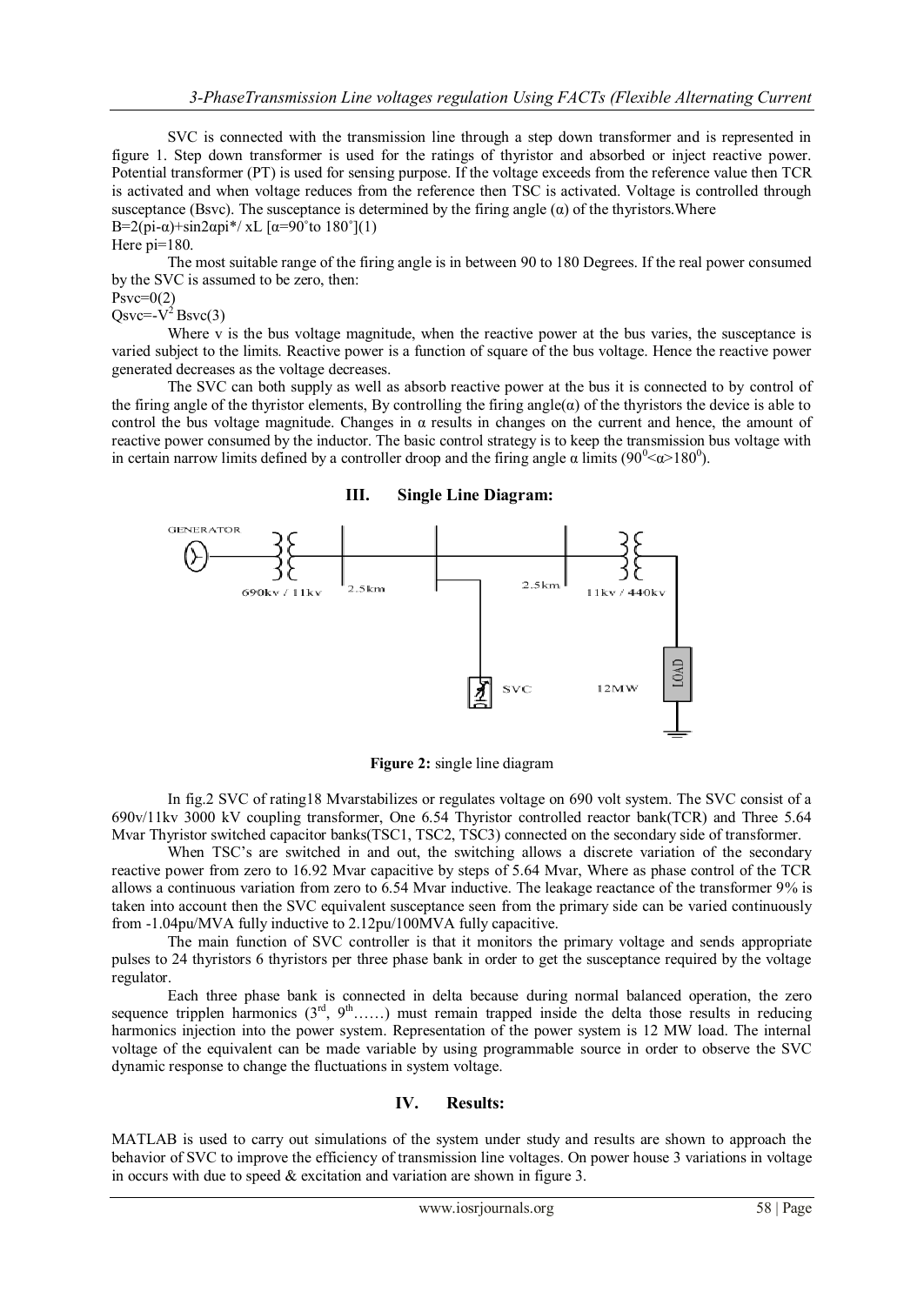

**Figure 3:** Voltage Variation

In the above fig: 3 the yellow curve show the voltage and the indigo (purple) shows the current. To overcome these voltage variations SVC is installed on the mid-point of the transmission line. It is observed that the voltage is stabilized by installing SVC



**Figure 5:** Stability in Voltage